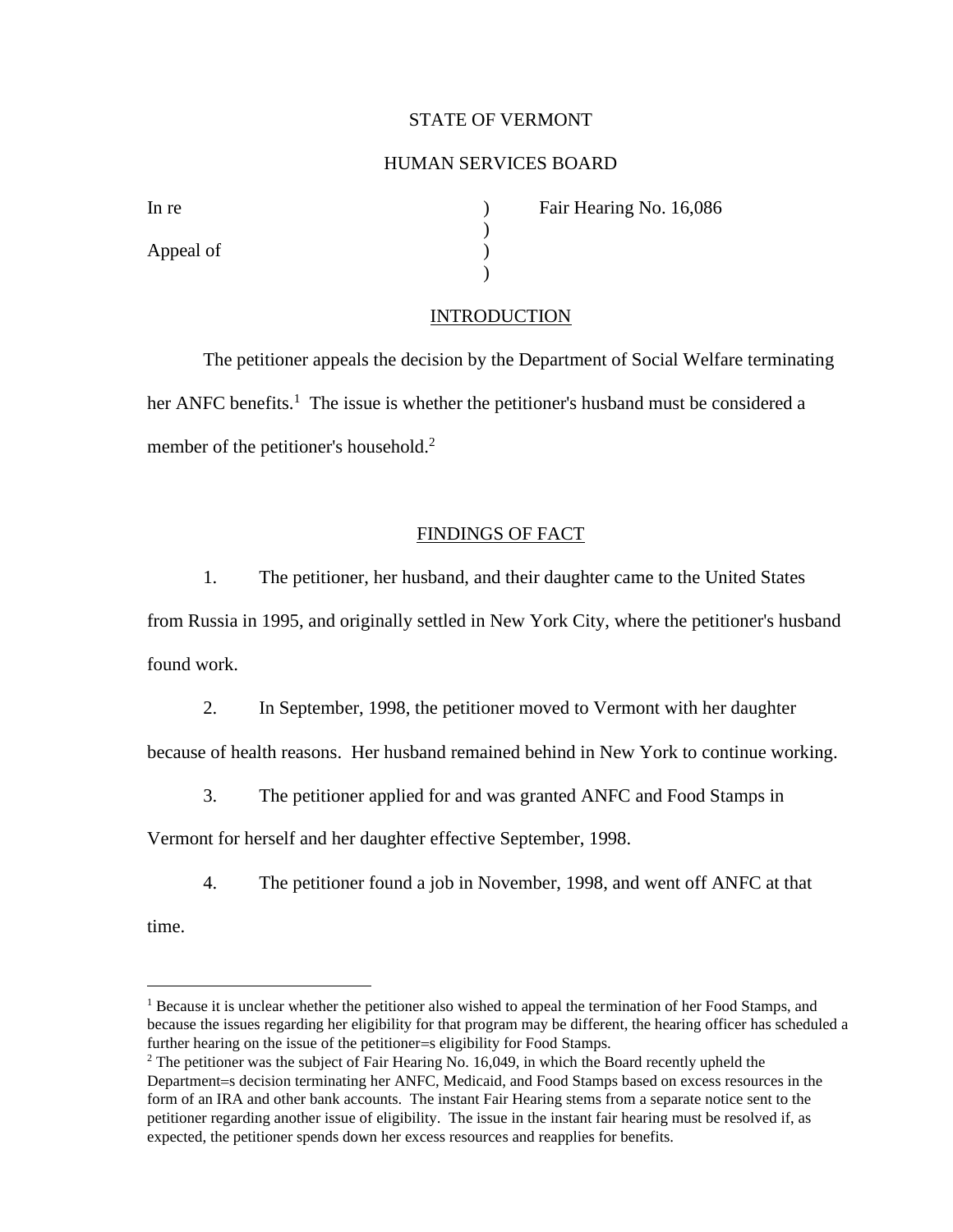### Fair Hearing No. 16,086 2

5. In February, 1999, the petitioner had surgery and had to stop working. She reapplied for and was granted ANFC and Food Stamps for herself and her daughter.

6. In April, 1999, the petitioner began working part time, and continued to receive ANFC and Food Stamps.

7. In June, 1999, the petitioner's husband was laid off from his job in New York, and he came to Vermont to join the petitioner and their daughter. The petitioner reported his arrival to the Department, and he was added to the petitioner's ANFC and Food Stamp grants while he looked for work in Vermont.

8. Within a month, however, the husband's former employer in New York offered him his old job back, and the husband decided to return to New York.

9. The petitioner reported her husband's return to work in New York to the Department, but based on information provided by the petitioner the Department determined that the husband was still a member of the petitioner's household and that his income was considered available to the household. The Department determined that this income was in excess of the program maximums and it terminated the petitioner's eligibility for ANFC and Food Stamps.

10. The petitioner does not dispute that her husband's monthly gross income from his job in New York is \$2474.65. However, the petitioner maintains that he uses all his income to maintain himself in New York, and that this income is not available to her and her daughter. She admits, however, that she and her husband are not "separated" as a married couple, and that her husband visits frequently, is still looking for work in Vermont, and plans on returning to Vermont if he finds a job.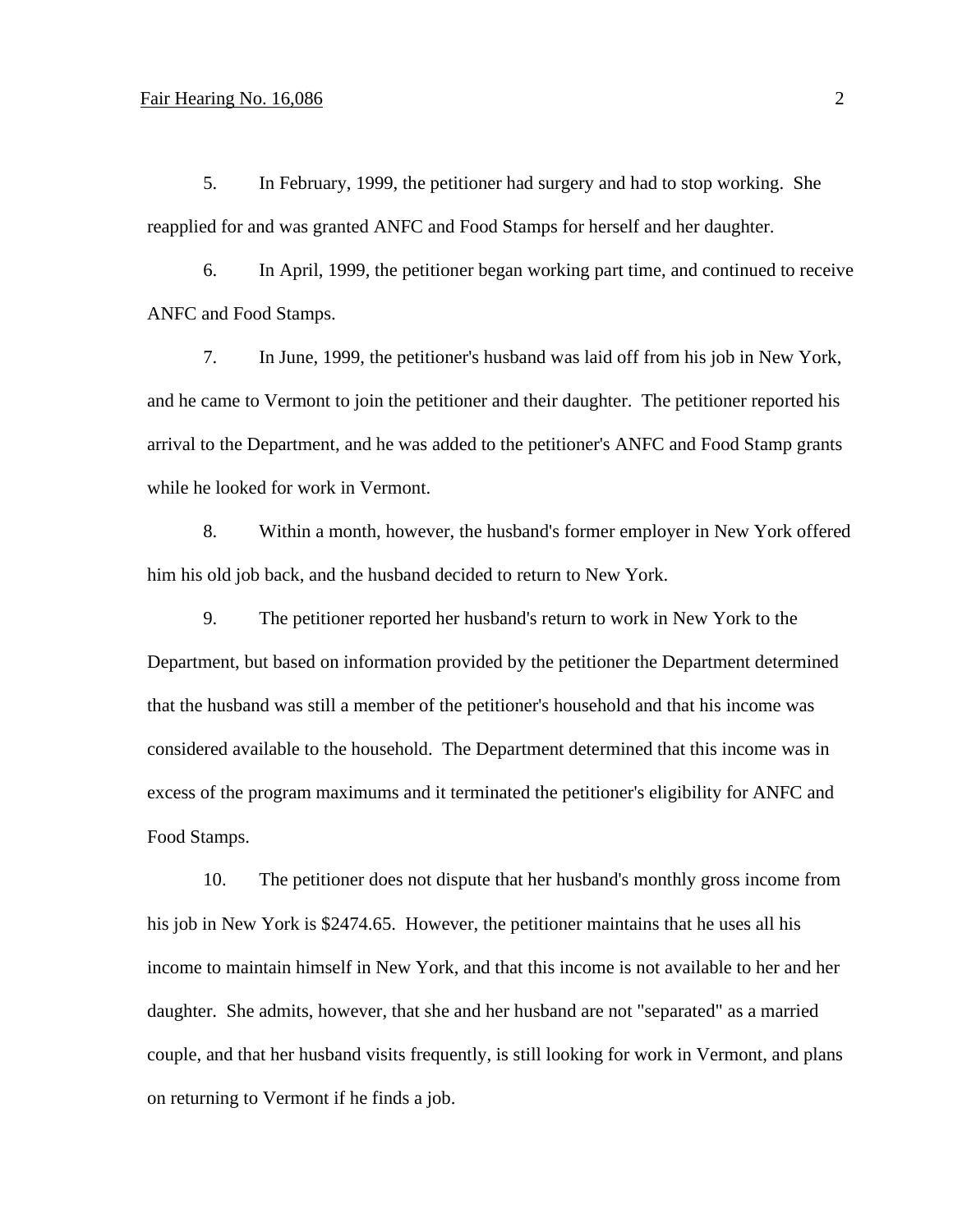. . .

. . .

11. The petitioner has not sought any child support from her husband during his absence, and she indicated she does not intend to do so. She feels he needs all his earnings to support himself in New York, and that she and her child should be able to receive ANFC in Vermont.

#### ORDER

The Department's decision is affirmed.

### REASONS

W.A.M.  $\geq$  2331 includes the following provisions:

Continued absence of a parent refers to physical absence of a parent from the home for one of the following reasons, the nature of which interrupts or terminates the parent's functioning as a provider of maintenance, physical care or guidance for the child.

Informal separation of parents without benefit of legal action.

The Board has repeatedly held that "absence" under the above definition is normally established whenever one parent does not reside with the other. However, the Board has also ruled that when absences appear to be contrived or deliberate the Department can look to the relationship of the parents to each other to resolve the question of whether the "absence" affects the degree of support, care, and guidance the allegedly-absent parent provides for the child. See Fair Hearings No. 9405, 8869, 8774, 8427, 6877, and 6111.

As discussed above, the petitioner in this matter freely admits that she and her husband